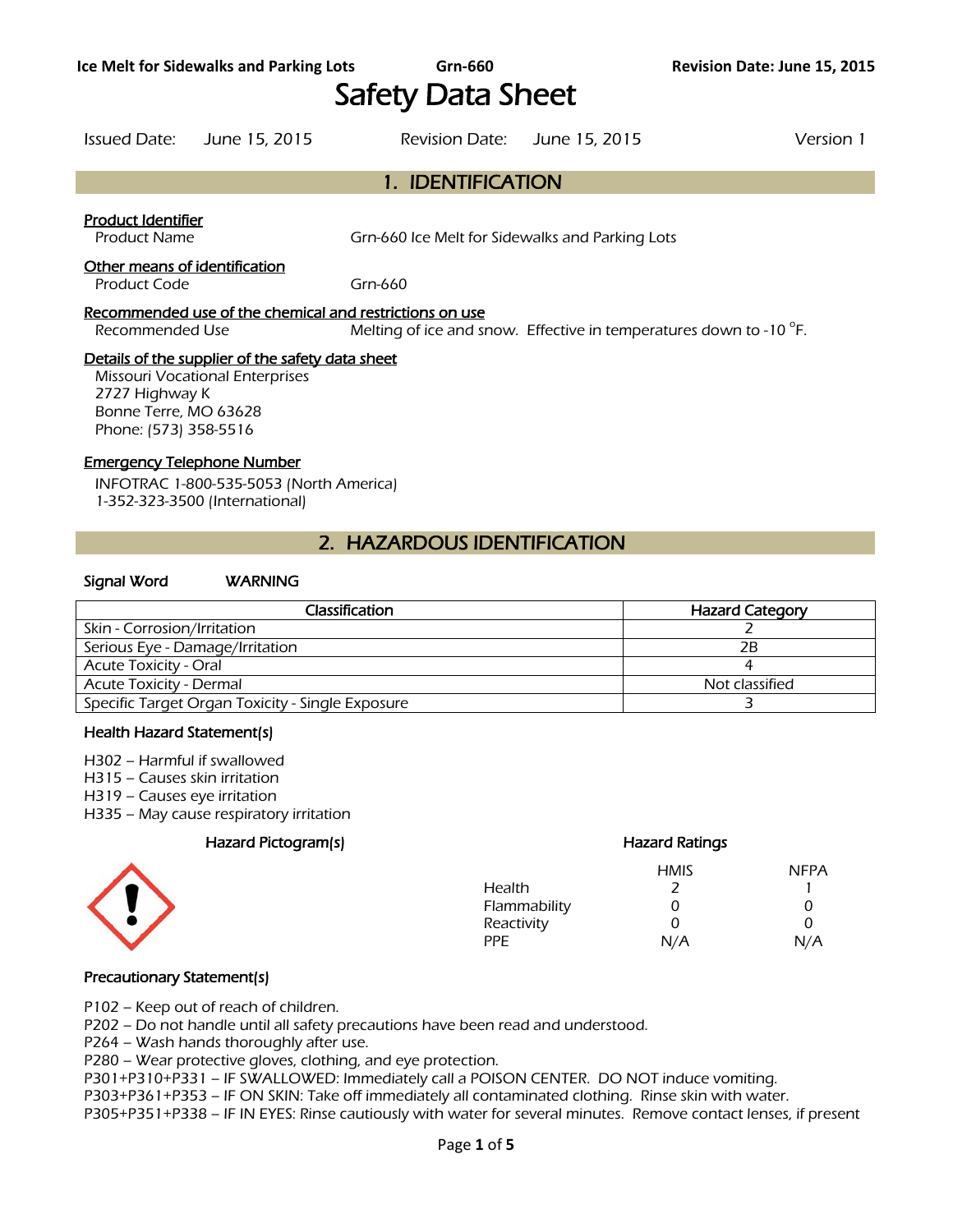## **Ice Melt for Sidewalks and Parking Lots Grn-660 <b>Revision Date:** June 15, 2015

and easy to do. Continue rinsing. P501 – Dispose of contents and/or container in accordance with local, regional, national or international regulations.

## Potential Health Effects

| <b>Skin Contact</b> | May cause irritation.              |
|---------------------|------------------------------------|
| Eye Contact         | May cause severe irritation.       |
| Inhalation          | Not an expected route of exposure. |
| Ingestion           | May cause stomach pain.            |

# 3. COMPOSITION/INFORMATION ON INGREDIENT

| <b>Chemical Name/Pure Substance</b> | CAS#           | Weight-% |
|-------------------------------------|----------------|----------|
| Calcium Chloride                    | 10043-52-4     | 25-30    |
| Urea Industrial Grade               | $57-13-6$      | 3-6      |
| Magnesium Chloride                  | 7791-18-6      | 1-5      |
| Triethanolamine                     | $102 - 71 - 6$ | $0 - 2$  |
|                                     |                |          |

\*\*If Chemical Name/CAS No is "proprietary" and/or Weight-% is listed as a range, the specific chemical identity and/or percentage of composition has been withheld as a trade secret.

## 4. FIRST-AID MEASURES

| <b>General Advice</b> | If you feel unwell, seek medical advice (show label where possible).                                                         |
|-----------------------|------------------------------------------------------------------------------------------------------------------------------|
| Eye Contact           | Immediately flush eyes with water continuously for at least 15 minutes getting under the<br>upper and lower eyelids as well. |
| <b>Skin Contact</b>   | Flush with water or shower.                                                                                                  |
| Inhalation            | Remove to fresh air. If symptoms persist get medical advice/attention.                                                       |
| Ingestion             | Do NOT induce vomiting. Give large amounts of water and transport to medical facility.                                       |

## Most important symptoms and effects

Eye and skin irritation. Continued contact with the eyes or skin could cause more serious symptoms to occur, such as, severe skin and eye burns and damage.

# 5. FIRE-FIGHTING MEASURES

## Extinguishing Media

Suitable Extinguishing Media: This material does not burn. Use media suitable to the surrounding fire. Unsuitable Extinguishing Media: This material does not burn. Use media suitable to the surrounding fire.

## Specific Hazards Arising from the Chemical

This material does not burn.

## Protective equipment and precautions for firefighters

As in any fire, wear self-contained breathing apparatus and full protective fire fighting gear.

# 6. ACCIDENTAL RELEASE MEASURES

## Personal precautions, protective equipment and emergency procedures

| Personal precautions             | Isolate the area. Avoid contact with skin and eyes. Wash exposed body<br>areas thoroughly after handling. |
|----------------------------------|-----------------------------------------------------------------------------------------------------------|
| <b>Environmental precautions</b> | Not expected to be harmful to the environment.                                                            |

Page **2** of **5**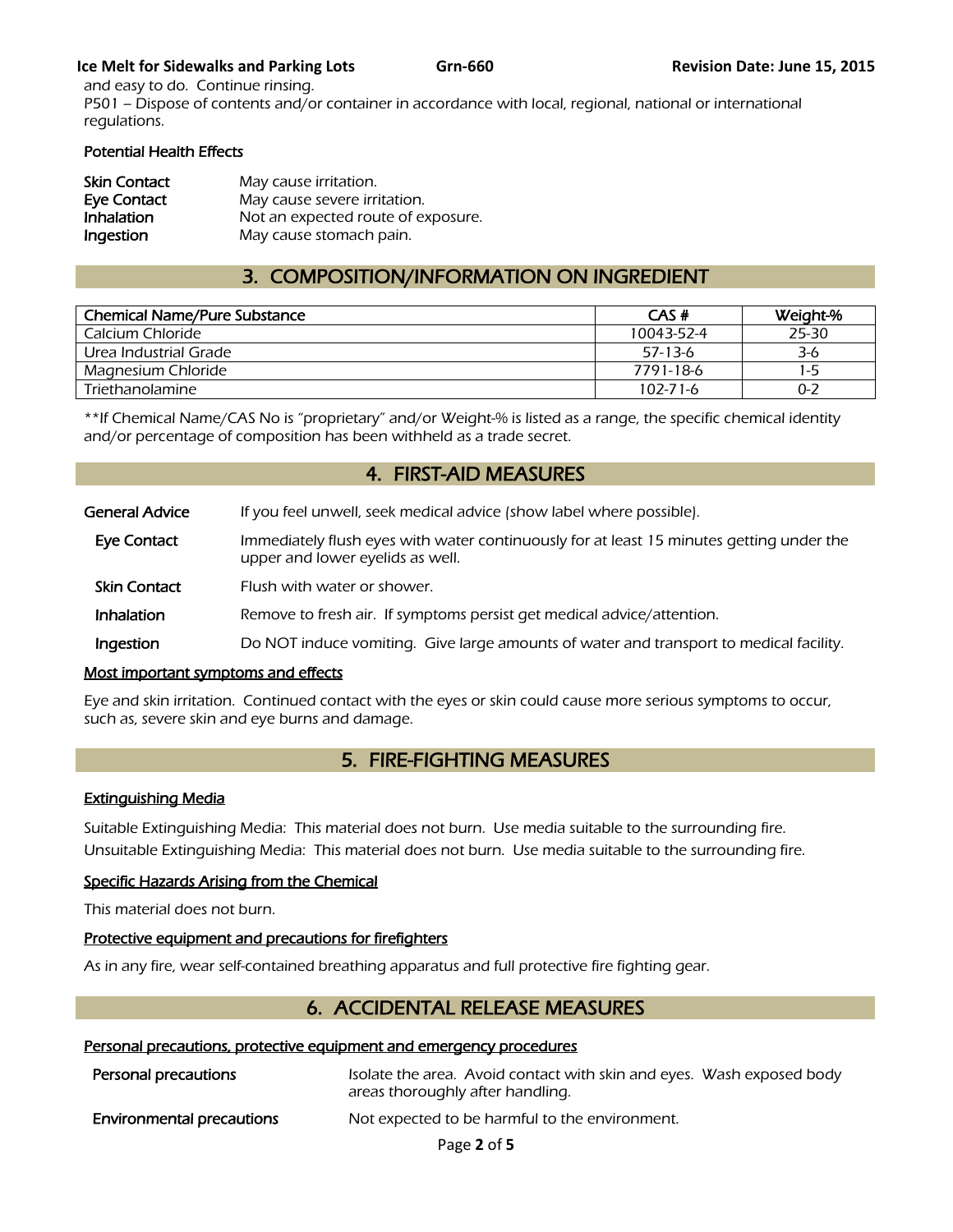## Methods and material for containment and clean up

| <b>Methods for Containment</b> | Stop the flow of material if safe to do so. Dike the spilled area where<br>possible.                                                                                      |
|--------------------------------|---------------------------------------------------------------------------------------------------------------------------------------------------------------------------|
| Methods for Clean up           | Absorb spill with materials such as sand, earth, or vermiculite. Collect<br>material in a suitable and properly labeled container. Flush residue with<br>plenty of water. |

# 7. HANDLING AND STORAGE

## Precautions for safe handling

As with all chemicals, good industrial hygiene should be followed when handling this product. Appropriate gloves and safety glasses/goggles. Wash thoroughly after handling. Wash hands before breaks, eating, drinking, or smoking.

## Conditions for safe storage, including any incompatibilities

Store container tightly closed and in a cool, dry area away from direct sunlight and moisture.

# 8. EXPOSURE CONTROLS/PERSONAL PROTECTION

| Appropriate engineering controls                                      |                                                                                                        |
|-----------------------------------------------------------------------|--------------------------------------------------------------------------------------------------------|
| <b>Engineering Controls</b>                                           | Use only in well-ventilated areas.                                                                     |
| Individual protection measures, such as personal protective equipment |                                                                                                        |
| Eye/Face Protection                                                   | Wear safety glasses with side shields or chemical goggles.                                             |
| Skin and Body Protection                                              | Wear clean, body-covering clothing.                                                                    |
| <b>Respiratory Protection</b>                                         | Not required under normal use conditions.                                                              |
| <b>General Hygiene Considerations</b>                                 | Wear appropriate clothing to quard against splashing. Maintain an eyewash<br>station in the work area. |

# 9. PHYSICAL AND CHEMICAL PROPERTIES

## **Appearance**

| <b>Physical State</b><br>Color                                     | Liquid<br>Clear Amber                         | Odor<br><b>Odor Threshold</b> | Not Determined<br>Not Determined |
|--------------------------------------------------------------------|-----------------------------------------------|-------------------------------|----------------------------------|
| <b>Property</b>                                                    | <b>Values</b>                                 | <b>Remarks - Method</b>       |                                  |
| рH                                                                 | Not available                                 |                               |                                  |
| Melting Point/Freezing Point<br><b>Boiling Point/Boiling Range</b> | 252 °F (122 °C)                               |                               |                                  |
| <b>Flash Point</b>                                                 | Not available                                 |                               |                                  |
| <b>Evaporation Rate</b>                                            | Not available                                 |                               |                                  |
| Flammability (Solid, Gas)                                          | Not available                                 |                               |                                  |
| <b>Upper Flammability Limits</b>                                   | Not available                                 |                               |                                  |
| <b>Lower Flammability Limits</b>                                   | Not available                                 |                               |                                  |
| <b>Vapor Pressure</b>                                              | 7-15 mmHg @ 77 $^{\circ}$ F (25 $^{\circ}$ C) |                               |                                  |
| <b>Vapor Density</b>                                               | Not available                                 |                               |                                  |
| <b>Specific Gravity</b>                                            | 1.334                                         |                               |                                  |
| <b>Water Solubility</b>                                            | Complete                                      |                               |                                  |
| Solubility in other solvents                                       | Not available                                 |                               |                                  |
| <b>Partition Coefficient</b>                                       | Not available                                 |                               |                                  |
| <b>Auto-ignition Temperature</b>                                   | Not available                                 |                               |                                  |
| <b>Decomposition Temperature</b>                                   | Not available                                 |                               |                                  |
| <b>Viscosity</b>                                                   | Not available                                 |                               |                                  |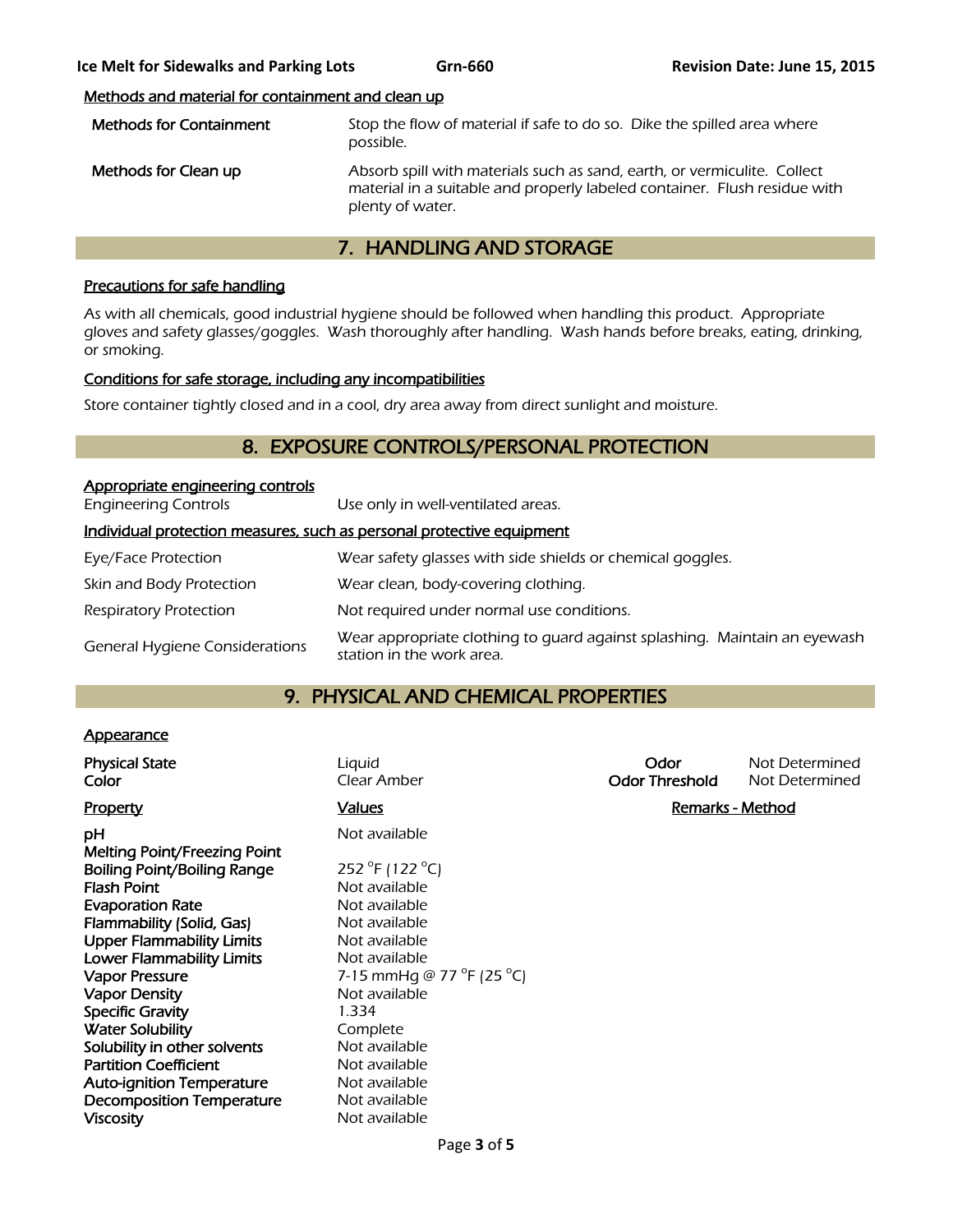## 10. STABILITY AND REACTIVITY

| Reactivity                                        | Not reactive under normal use and conditions.    |
|---------------------------------------------------|--------------------------------------------------|
| <b>Chemical Stability</b>                         | Stable under normal conditions.                  |
| <b>Conditions to Avoid</b>                        | Temperatures above 350 °F                        |
| Incompatible materials                            | Aluminum, yellow brass, sulfuric acid, and zinc. |
| <b>Hazardous Decomposition</b><br><b>Products</b> | Will not decompose.                              |
| <b>Hazardous Polymerization</b>                   | Not available.                                   |

# 11. TOXICOLOGICAL INFORMATION

| Information on likely routes of exposure                                            |                                                                                                                                                                    |  |
|-------------------------------------------------------------------------------------|--------------------------------------------------------------------------------------------------------------------------------------------------------------------|--|
| Eye contact<br>Skin contact<br>Ingestion<br><b>Inhalation</b>                       | May cause irritation and possibly damage.<br>May cause irritation. Long term exposure could lead to skin burns.<br>May result in gastrointestinal pain and damage. |  |
|                                                                                     | Not a likely route of exposure.                                                                                                                                    |  |
| Symptoms related to the physical,<br>chemical, and toxicological<br>characteristics | Swelling, pain, or redness in and around the eyes. Irritated and possibly<br>redness on the skin which could lead to burns. Pain in the gastrointestinal<br>area.  |  |
| Carcinogenicity<br>Reproductive toxicity<br><b>Toxicological information</b>        | Not classified as a human carcinogen.<br>Not available.<br>Not available.                                                                                          |  |

## 12. ECOLOGICAL INFORMATION

| Ectotoxicity                  | Acute amounts are non-toxic to aquatic life. Large amounts or spills could be<br>harmful to aquatic life. |
|-------------------------------|-----------------------------------------------------------------------------------------------------------|
| Persistence and degradability | The material is inorganic and not subject to biodegradation.                                              |
| Bioaccumulative potential     | Not expected to accumulate in living organisms.                                                           |
| Other adverse effects         | Not available.                                                                                            |

# 13. DISPOSAL CONSIDERATIONS

| <b>Disposal Instructions</b>             | Dispose of in accordance with local, state, and federal regulations. Do not<br>dump into any sewers, on the ground, or into any body of water. |
|------------------------------------------|------------------------------------------------------------------------------------------------------------------------------------------------|
| Hazardous Waste Code                     | Not available.                                                                                                                                 |
| Waste from residues / unused<br>products | Dispose of to an approved waste management site in accordance with local,<br>state, and federal regulations.                                   |
| <b>Contaminated Packaging</b>            | Dispose of to an approved waste management site in accordance with local,<br>state, and federal regulations.                                   |

## 14. TRANSPORT INFORMATION

Note Note **Please see current shipping paper for most up to date shipping information**,